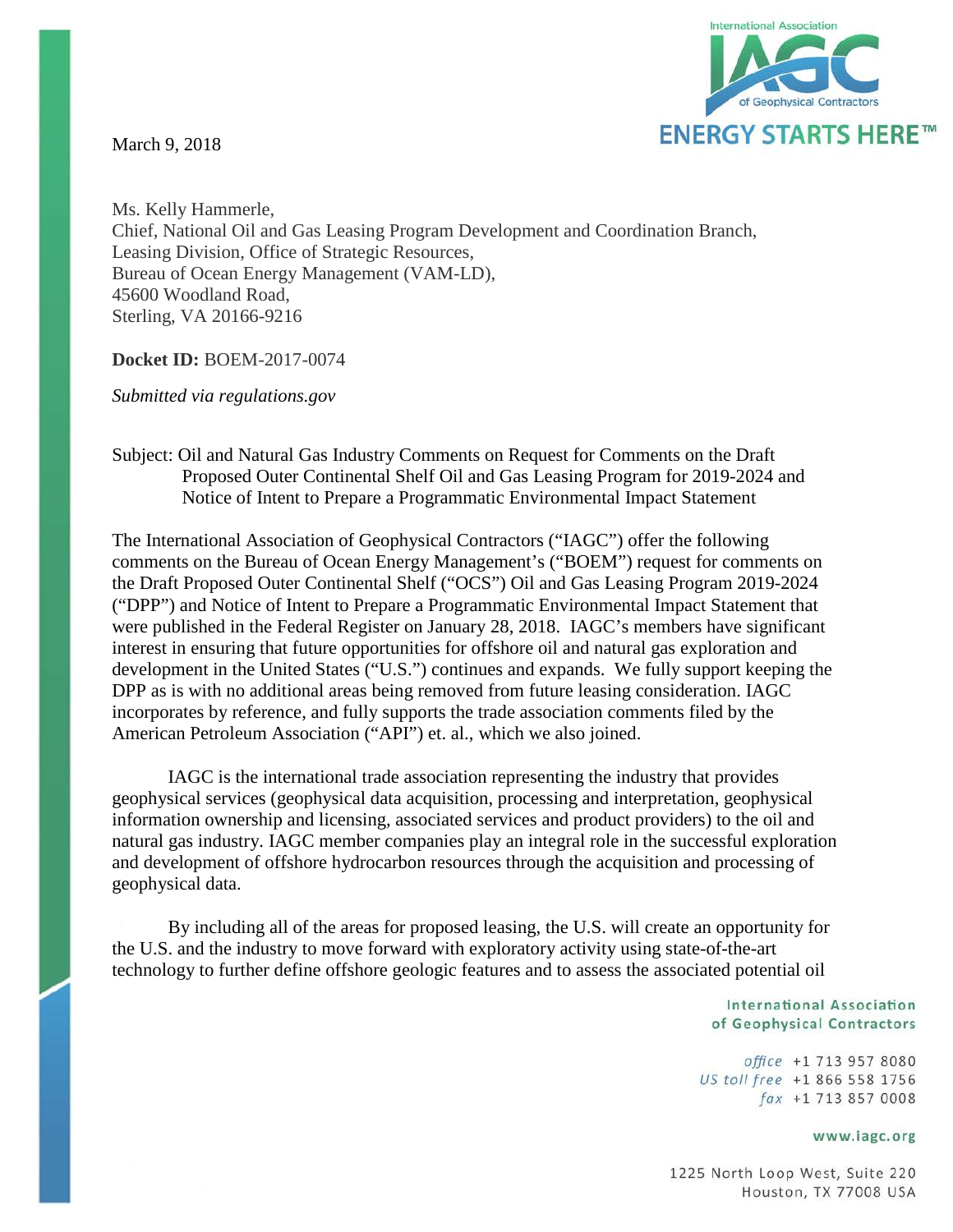and natural resources that may be available on the OCS. The Proposed Program is simply that – a plan that provides the nation with the potential opportunities to explore for resources, determine the resource base, and potentially produce the oil and natural gas that is so important to the U.S.'s economy. The Gulf of Mexico has been the backbone of U.S. energy production for decades, providing more than one million barrels of oil per day for the last twenty years. However, our industry has been producing oil and natural gas in the Western and Central Gulf of Mexico for decades, with limited opportunity to explore elsewhere. In order to meet U.S. energy needs now, and in the future, and provide the best possible information through newly acquired seismic data, we simply need the ability to explore for resources in new areas, given the longterm demand for oil and natural gas in the U.S. and global economies.

#### **A. Statutory Intent of the Outer Continental Shelf Lands Act Supports Expanded Leasing Opportunities**

The statutory text of the Outer Continental Shelf Lands Act ("OCSLA") directs the Department of the Interior to expedite leasing opportunities in the U.S. OCS. The spirit and intent of the law demonstrate a framework for the Department to provide leasing opportunities throughout the 26 planning areas of the U.S. OCS. Recent programs have been contrary to the spirit and intent of the statute, with the government effectively limiting exploration and production to the Western Gulf of Mexico, Central Gulf of Mexico, a sliver in the Eastern Gulf of Mexico, and Cook Inlet. Leasing in the Beaufort and Chukchi Seas has occurred in the past, but a lack of certainty and predictability in the permitting and regulatory processes constructively limited the opportunities for the industry to engage in exploration in those areas, with only one well drilled and no production. Further, many planning areas have not had new seismic data acquired for over three decades. By proposing and moving forward with a broad program that considers and provides opportunities for expansive, additional leasing in the Eastern Gulf of Mexico, the Atlantic, the Pacific and Alaska, the DPP adheres to the spirit and intent of the OCSLA and would allow the market to drive investment, creating significant economic and national security benefits for the U.S.

#### **B. Leasing Considerations**

Predictability and certainty in the leasing program helps companies make the long-term decisions required for offshore development, particularly considering the magnitude of the investment in human and financial resources required for frontier areas throughout the OCS. This broad DPP will effectively allow the market to drive the investment necessary to explore for and identify potential resources for development in new areas. As technology improves and economic conditions change, leases once deemed noncommercial evolve into viable drilling candidates with commercial potential. Because of this evolution, it is important to allow innovative companies the opportunity to pursue new leases in an effort to test innovative geologic ideas, advanced imaging, and to employ new technology for drilling and production.

At a minimum, Interior should move forward with a process to finalize a leasing program that includes additional leasing opportunities in the Eastern Gulf of Mexico, the Mid and South Atlantic, and the Beaufort and Chukchi Sea areas in Alaska. By taking such an approach, Interior would be moving forward consistent with and in support of Section 18(a)(3), which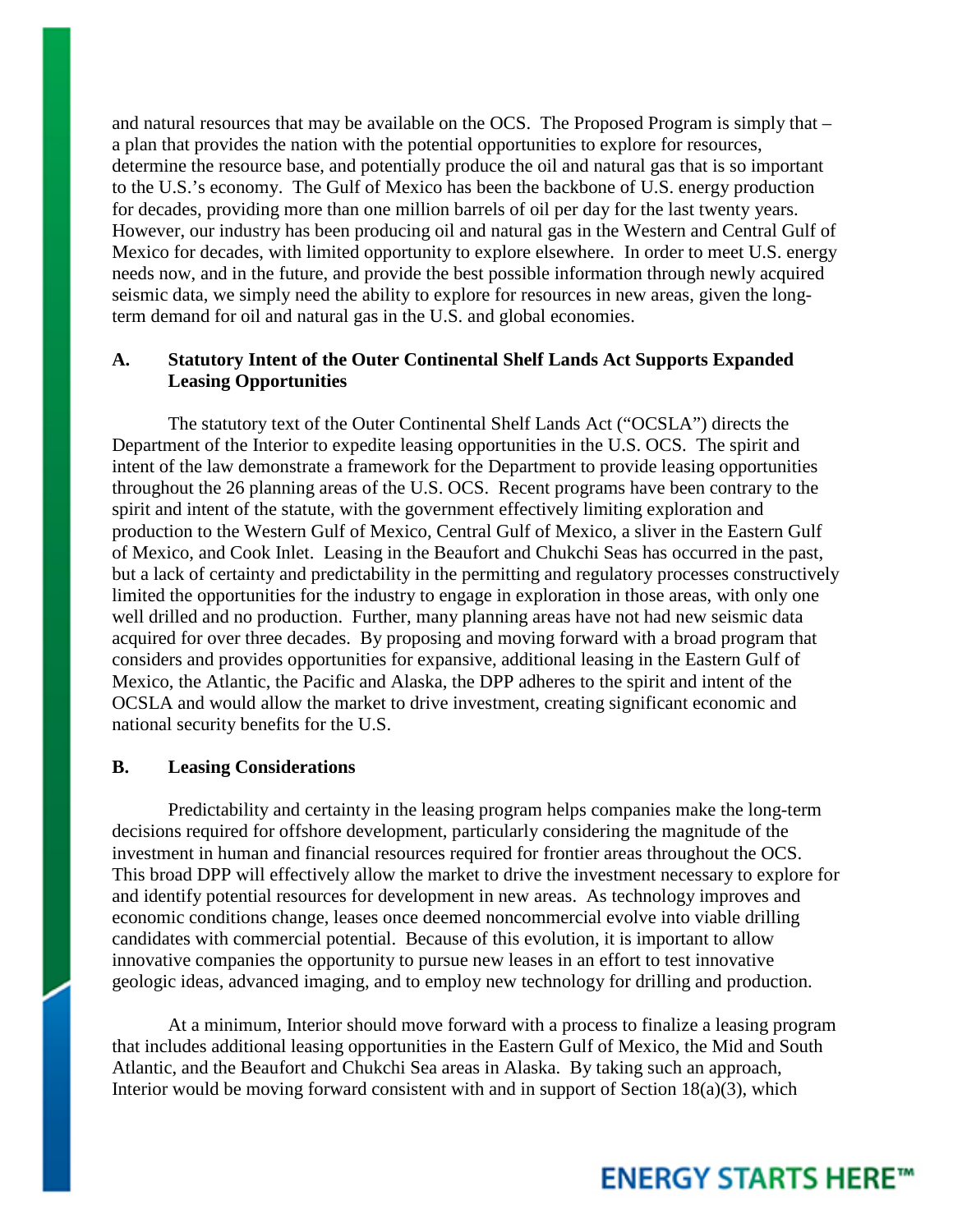directs the Secretary to select the timing and location of leasing in a manner that balances the potential for environmental damage, the potential for discovery of oil and natural gas, and the potential for adverse impact on the coastal zone. Expanding access into these three areas achieves three objectives for U.S. energy security as it relates to the timing and location  $- (1)$ near-term production opportunities; (2) securing national security goals in the Arctic and diversifying access to a potential vast resource base; and (3) long-term production opportunities:

- 1. In the Mid and South Atlantic, expanded leasing would help spur the seismic research and exploratory activity that will help provide important data and put the nation in a strong position from a long-term perspective. Seismic permits have been pending for nearly 1,000 days and should be approved without delay to inform decisions in these planning areas.
- 2. In the Eastern Gulf, expanded leasing provides access to an area close to existing infrastructure and relatively understood geologic trends and plays, and would give the U.S. an opportunity to bring additional resources to production at a potentially faster pace.
- 3. In the Beaufort and Chukchi Seas, BOEM estimates there to be in excess of 20 billion barrels of oil and this would put the nation in a strong position to diversify offshore production and expand production in a strategically important region from a national security standpoint.

#### **C. Seismic Surveys**

Seismic surveys use safe and proven technologies to help make offshore energy development safer and more efficient. Advances in seismic imaging technology and data processing over the last decade have dramatically improved the industry's ability to locate oil and natural gas offshore.

One of the prime areas on the OCS, that could benefit from new data is off the Atlantic coast. The last surveys of the Atlantic were conducted over 30 years ago and only covered about 20 percent of the region. Due to technological advances, the existing estimates of 4.7 billion barrels of oil and 37.5 trillion cubic feet of natural gas are out of date.

In addition to the oil and natural gas industry, seismic surveys are commonly used by the U.S. Geological Survey, the National Science Foundation, and the offshore wind industry. A rigorous permitting process ensures that seismic surveys are properly managed and conducted so they have minimal impact on the marine environment. Modern seismic surveys are the best way to safely explore for oil and natural gas offshore, and our experience over decades of activity has shown no impact on marine mammal populations or fishing activities. The seismic industry is committed to conducting its operations in an environmentally responsible manner and incorporates mitigation measures, such as exclusion zones, soft-starts and the use of protected species observers to further reduce any potential direct or indirect impacts to marine mammals. Before a seismic operation begins, visual monitoring is undertaken to check for the presence of marine mammals and other marine species within a specified precautionary, or exclusion zone, often using dedicated marine mammal observers (MMOs) or protected species observers (PSOs). Other mitigation measures used to complement visual monitoring include passive acoustic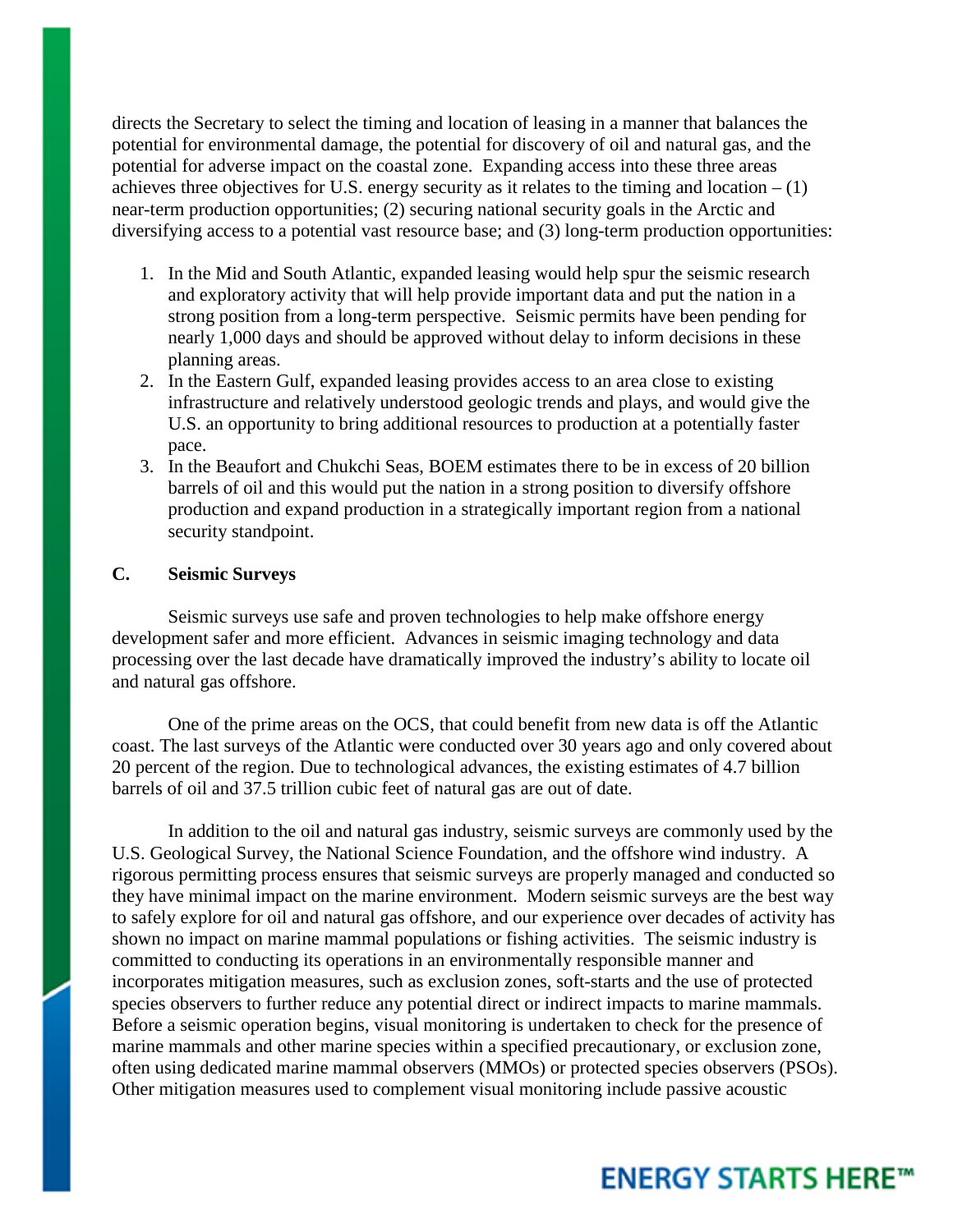monitoring, power-downs and shut-downs when marine animals enter the exclusion zones. The oil and natural gas industry remains committed to improving the scientific understanding of the impacts of our operations on marine life, while responsibly producing oil and gas resources to meet our nation's energy needs.

### **D. Co-Existence of Ocean Users**

For decades in the Gulf of Mexico and other places around the world, energy development, conservation efforts, and other industries -- be it tourism, commercial or recreational fishing, military training, or others -- have not only coexisted, but thrived alongside each other.

#### Military:

- Decades of experience in the Gulf of Mexico proves that commercial and recreational fishing, tourism and military activity can coexist with and benefit from offshore oil and natural gas development.
- Interior and the Department of Defense (DOD) have decades of experience working together to facilitate the needs of both departments to help advance U.S. national security and energy security goals.
- We encourage BOEM to continue to work with the military to demonstrate that oil and natural gas operations and military training activities are not incompatible.
- The last evaluation the DOD conducted in 2010 indicated that only 11% of the Eastern Gulf should be off limits to oil and natural gas exploration and development activities.
- Once this evaluation is updated, BOEM can analyze areas of known and prospective resources in relation to the military's areas of concern and other ocean users to determine areas best suited for future leasing.

#### Tourism & Fishing:

- While every area is unique, our experience in the GOM shows that commercial and recreational fishing and tourism do coexist in harmony with and benefit from offshore oil and natural gas development.
- In the GOM, a number of platform operators have turned to the Interior Department's Rigs-to-Reef Program at the end their facilities' use.
- The program was designed to reuse offshore platforms by turning them into artificial reefs across the Gulf. This creates more habitats where marine life can thrive and saves companies the cost of dismantling and scraping the rigs.
- More than [400 applications](https://www.bsee.gov/faqs/how-many-rigs-to-reefs-proposals-has-bsee-approved-denied) for the program have been approved so far. Rather than being dismantled, these structures are now creating a habitat for marine life. The structure of the platform is unique in that its hard surface provides a needed home for [coral to grow.](http://aoghs.org/offshore-history/rigs-to-reefs/)

#### **D. Comments on Notice of Intent to Prepare a Programmatic Environmental Impact Statement**

IAGC appreciates this opportunity to comment on the scope of the PEIS for the Final 2017-2022 program. The 2019-2024 OCS PEIS will address NEPA requirements by assessing